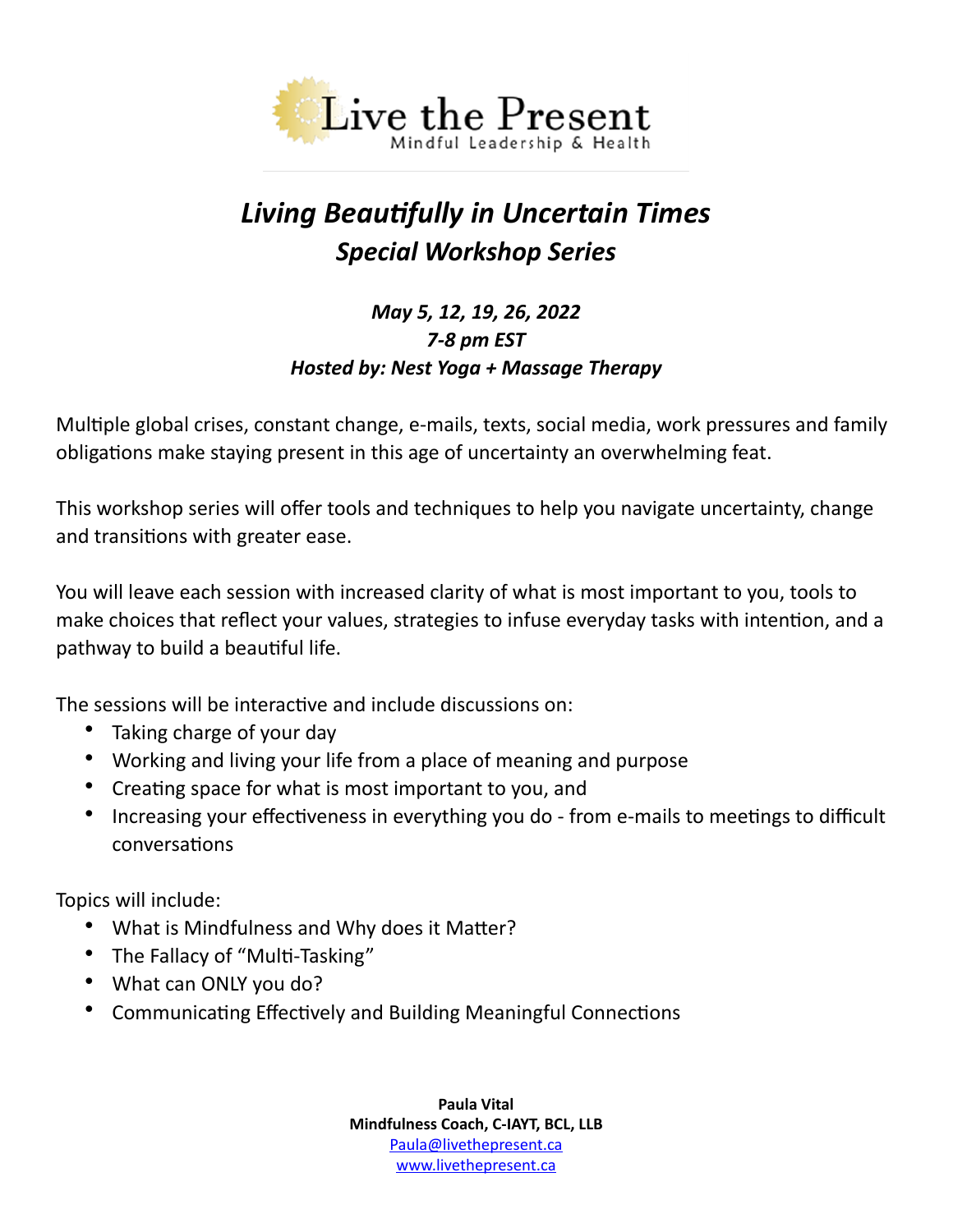

### **The Challenge:**

- Change is a natural part of life, and ironically the only constant. Despite this reality, change and transitions are difficult to navigate.
- All change and uncertainty is accompanied by concerns, fears, and questions: How will everything turn out? How do I know if this change will make me happy? Is it meaningful? How do I stay balanced in the face of uncertainty? How do I know if I'm making the right decisions? How can I stay true to myself during this transition?
- Managing uncertainty and constant change is challenging for all of us, and particularly difficult for people with mental health conditions.

#### **The Opportunity:**

- While the habitual pattern of the human mind is to turn away from difficult and challenging situations, mindfulness asks us to dive right in.
- By becoming curious about our thoughts, our emotions, our body sensations, and our environment in whatever situation we find ourselves in, we actually become better able to navigate through our difficulties, and even enjoy the process.
- By building the skills of concentration, clarity and balance, we can empower ourselves to better see what we are actually doing with our day, recognize the struggles and obstacles keeping us from living with ease, and find a way to rediscover our natural and inherent goodness and beauty.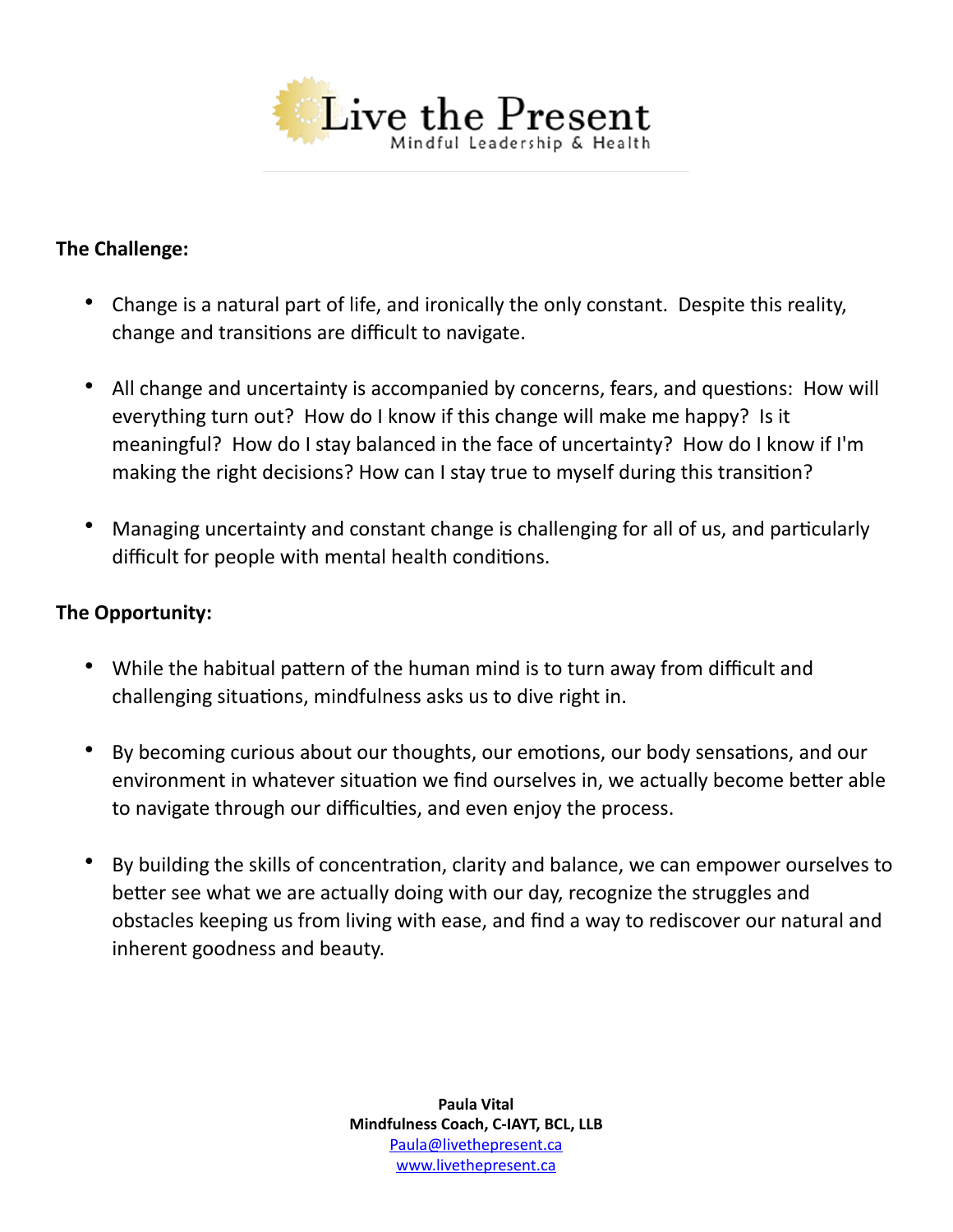

#### **What you will Learn:**

- We will explore the concept and definition of mindfulness and the significant benefits it can provide for your work and life – including resilience to skillfully respond to change, and an ability to experience increased joy, gratitude and wellbeing even during times of unpredictability and uncertainty.
- We will identify ways to understand fear, stress and overwhelm and explore ways to respond in clear and effective ways.
- We will also uncover the hidden challenges and root causes that could be contributing to feelings of powerlessness and confusion.
- Participants will leave each session with a roadmap for living with purpose, strength, beauty and clarity and small action steps to take each day, including practical tools and strategies to help regain a sense of balance, ease and wellbeing in the midst of challenging and overwhelming circumstances.
- You will leave the course with a deeper understanding of why mindfulness matters during this time of uncertainty, and an in-depth set of tools and strategies to increase clarity and efficiency, improve communication, and establish a clear sense of purpose and wellbeing.

**Sign up Now! In-Person and Virtual participation available! Click** [here](https://nestymt.janeapp.com/locations/nest-yoga-massage/book#/classes-and-workshops) **to register**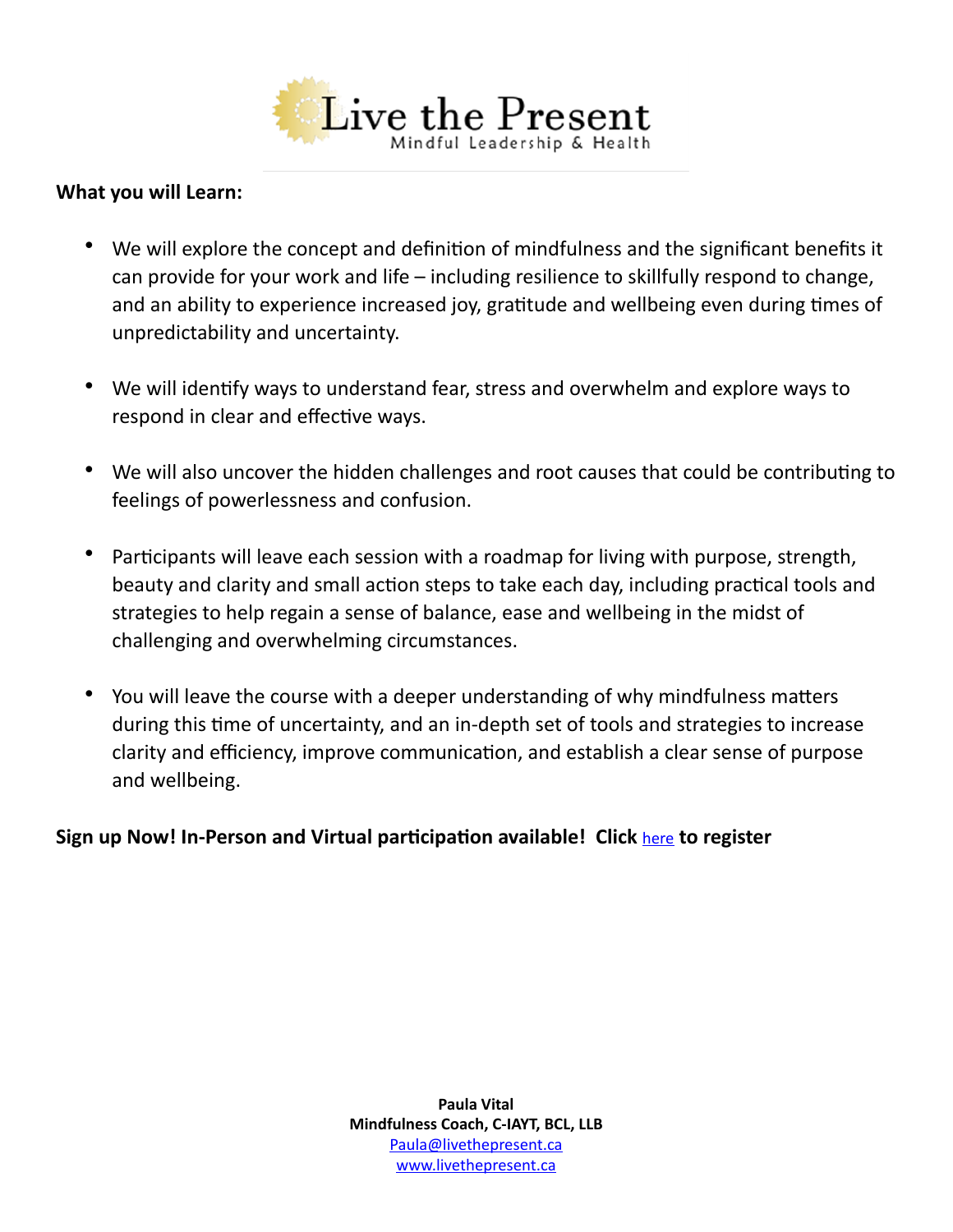



#### **Testimonials:**

*"I have been attending Paula's seminars for the last two years and she has really helped me along my own journey to Living Mindfully - it has helped not only in my personal life but has spilled over into the way I manage my work and career."*

- Eliska Frankova, Case Management Officer

*"When you are ready to take a step towards improving your quality of life, meet with Paula to talk about how she might help you to address whatever ails you – joint pain, anxiety, the general stress of a busy life… Then put on some comfortable clothes and follow the sound of her voice."*

- Ishbel Halliday, State Ceremonial Senior Project Manager

*"The biggest "aha" moment was this opportunity to experience how your mood and mental state can actually improve in a such short time."*

- Mariya Stefurak, Investment Sales Specialist, International Export Development

*"Paula is a caring, supportive and knowledgeable teacher who created a calm and healing space for practice every time. She provides a gentle and subtle but effective way of tapping into your own body's wisdom. I would find myself so much more able to think clearly and deal* 

> **Paula Vital Mindfulness Coach, C-IAYT, BCL, LLB** [Paula@livethepresent.ca](mailto:Paula@livethepresent.ca) www.livethepresent.ca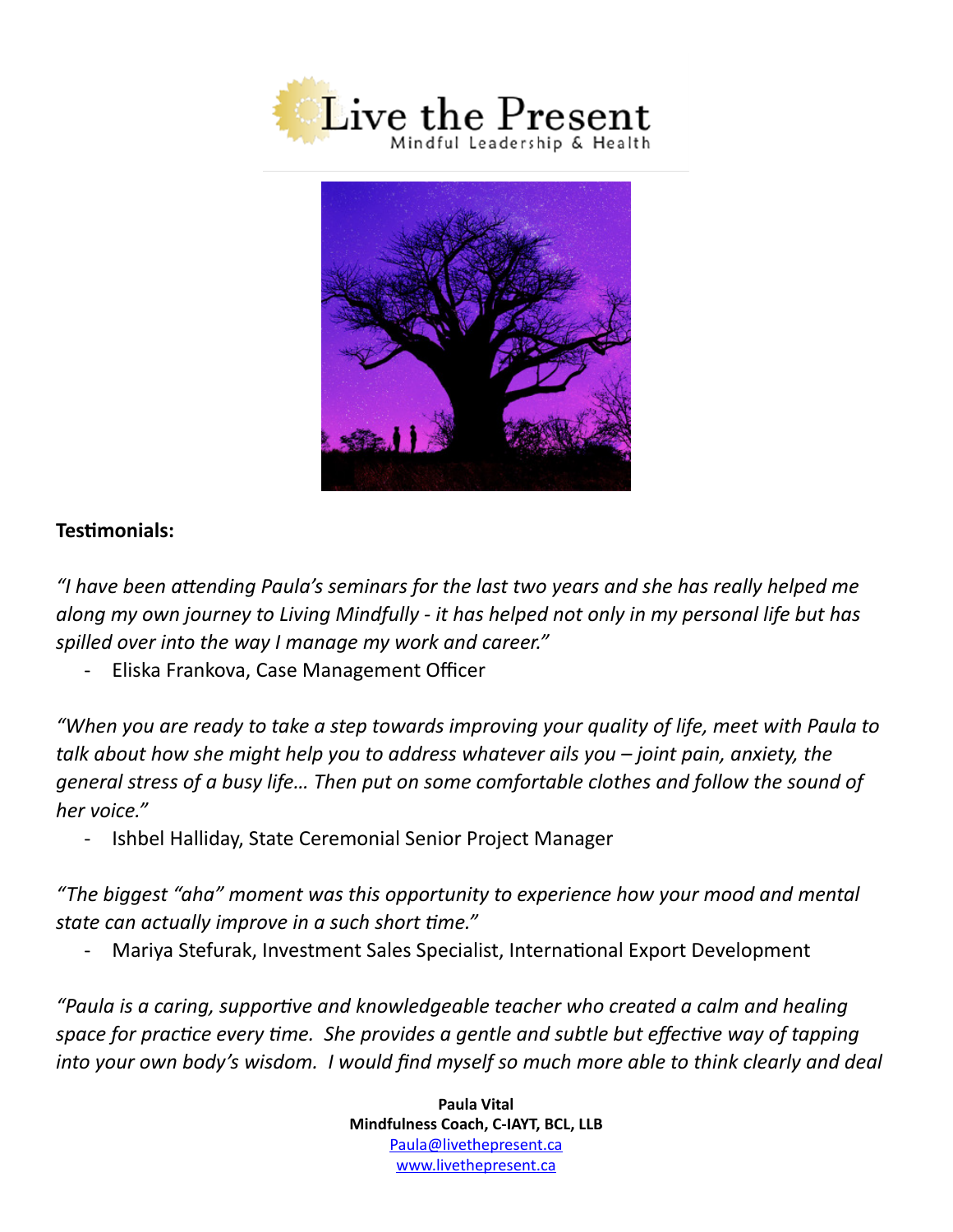

*with work tasks after returning from the classes each week. This class was actually pivotal in helping me to get through a stressful time at work trying to navigate a new project."*

- Renee Hewer, Organizational Change Advisor

*"I appreciated Paula's kindness and the way she adapted the classes for people of all abilities. I learned to be at peace with myself and focus on my breathing. This made me more productive at work and I had better sleep at night. I learned how to take control in stressful situations."*

- Taylor Halpern, Senior Policy Advisor